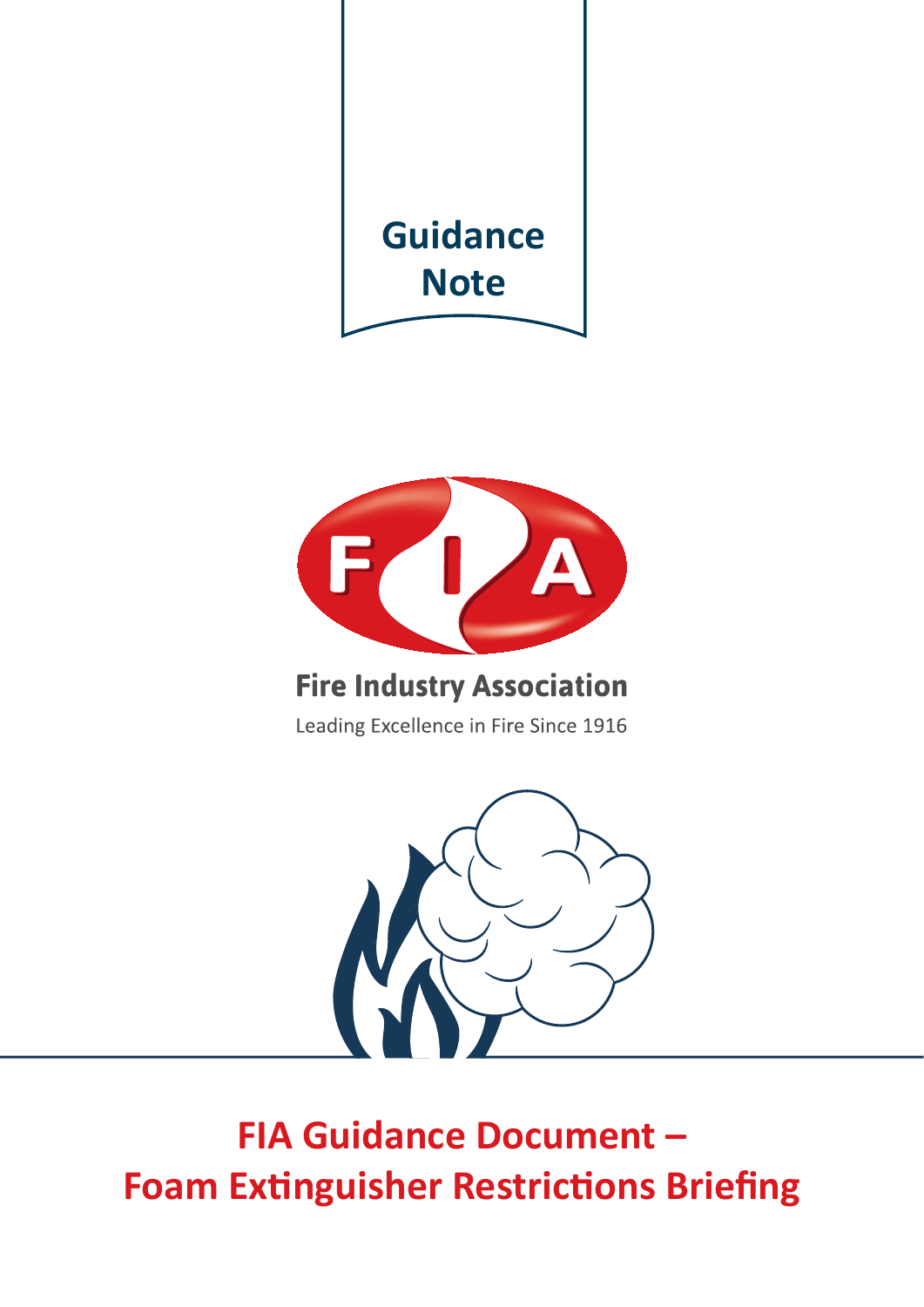FIA Guidance Document – Foam Extinguisher Restrictions Briefing

| 2. POSSIBLE RESTRICTION OF PFHxA (FOAM WITH C6 CHEMISTRY)  4                                                                |
|-----------------------------------------------------------------------------------------------------------------------------|
| <b>3. POSSIBLE RESTRICTION OF PER- AND POLYFLUOROALKYL</b><br><b>CARBON-CHAIN MOLECULES (PFAS) IN FIRE-FIGHTING FOAM  4</b> |
| <b>4. POSSIBLE RESTRICTION OF PER (AND POLY) FLUOROALKYL</b><br><b>SUBSTANCES (PFAS) CARBON-CHAIN MOLECULES IN</b>          |



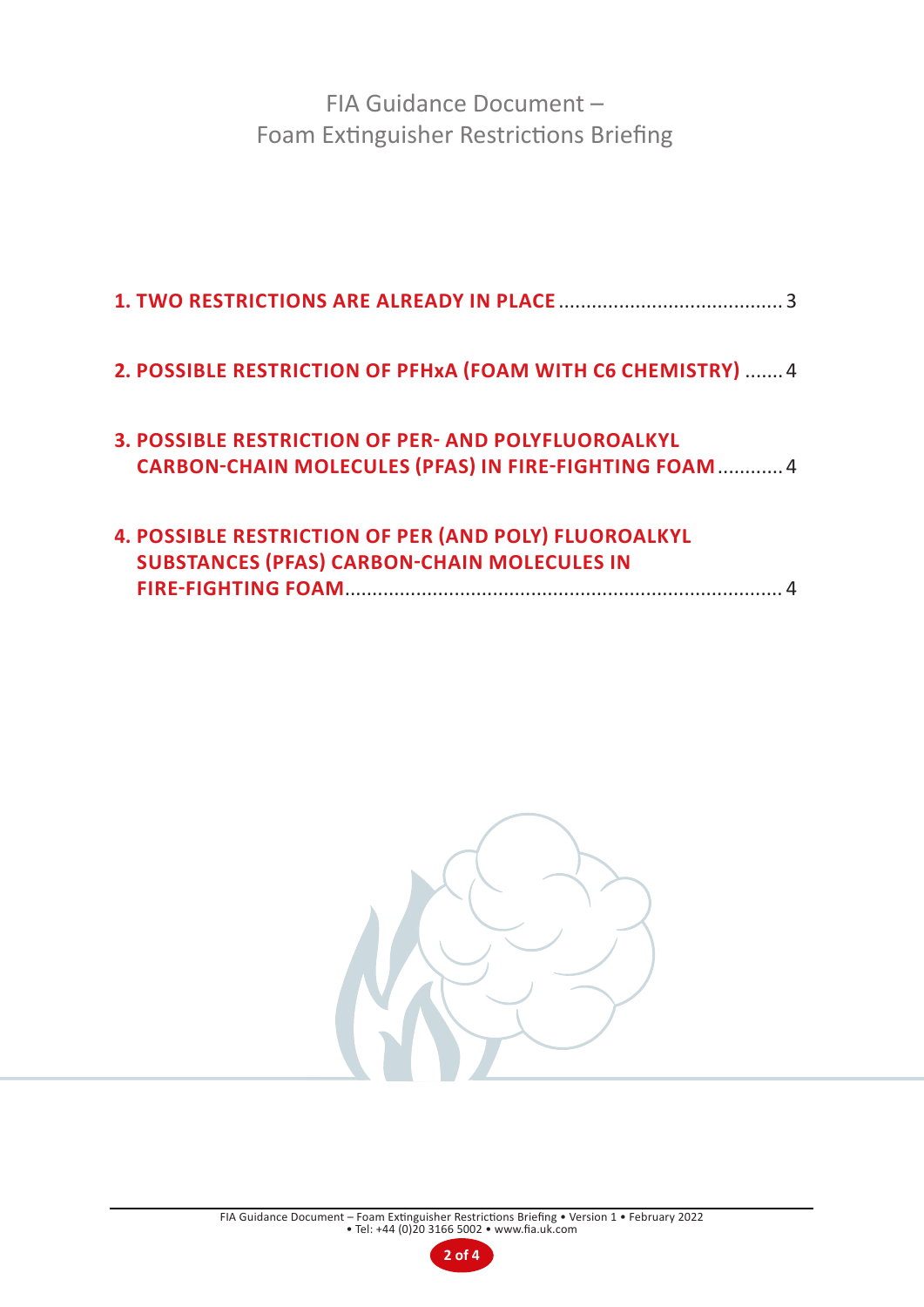**To help understanding of the current restrictions on foam in UK fire extinguishers**

## **1. TWO RESTRICTIONS ARE ALREADY IN PLACE, THESE ARE:**

#### **Perfluorooctane sulfonate (PFOS)**

PFOS was listed as a persistent organic pollutant (POP) in Annex B (restriction) of the UNEP Stockholm Convention on POPs in 2009. Fire-fighting foams that were placed on the market before 27 December 2006 could also be used until 27 June 2011. Any firefighting foams containing PFOS should have been removed from use prior to June 2011 and ethically disposed of.

• You shouldn't have any of these but check with your extinguisher service provider.

#### **Perfluorooctanoic acid (PFOA) in foam; "C8" chemistry**

This 2020 legislation relates to any substances that can degrade to produce PFOA which includes 'long chain' C8 fluorinated Firefighting foams. In summary, C8 fluorinated foams will no longer be able to be used after 1st January 2023 unless the end-users e.g. FRS's can guarantee the containment of the foam and subsequent run off. In addition, the use of PFOA, its salts and PFOA-related compounds shall be allowed in fire-fighting foam for Class B fires already installed, until 4 July 2025, subject to the following conditions:

- a. fire-fighting foam that contains or may contain PFOA, its salts and/or PFOA-related compounds shall not be used for training.
- b. fire-fighting foam that contains or may contain PFOA, its salts and/or PFOA-related compounds shall not be used for testing unless all releases are contained.
- c. as from 1 January 2023, uses of fire-fighting foam that contains or may contain PFOA, its salts and/or PFOA-related compounds shall only be allowed in sites where all releases can be contained.
	- Most extinguishers containing PFOA being maintained under service contract will have been replaced or refilled using "C6" foam already – ahead of the deadline.
	- Check with your extinguisher service provider.
- d. fire-fighting foam stockpiles that contain or may contain PFOA, its salts and/or PFOA-related compounds shall be managed in accordance with Article 5.

These are currently being considered by the European Chemicals Agency (ECHA). The FIA is involved with all, has submitted assisting evidence and is keeping a close eye on their progress. We can only estimate the possible timelines if restrictions are laid down.